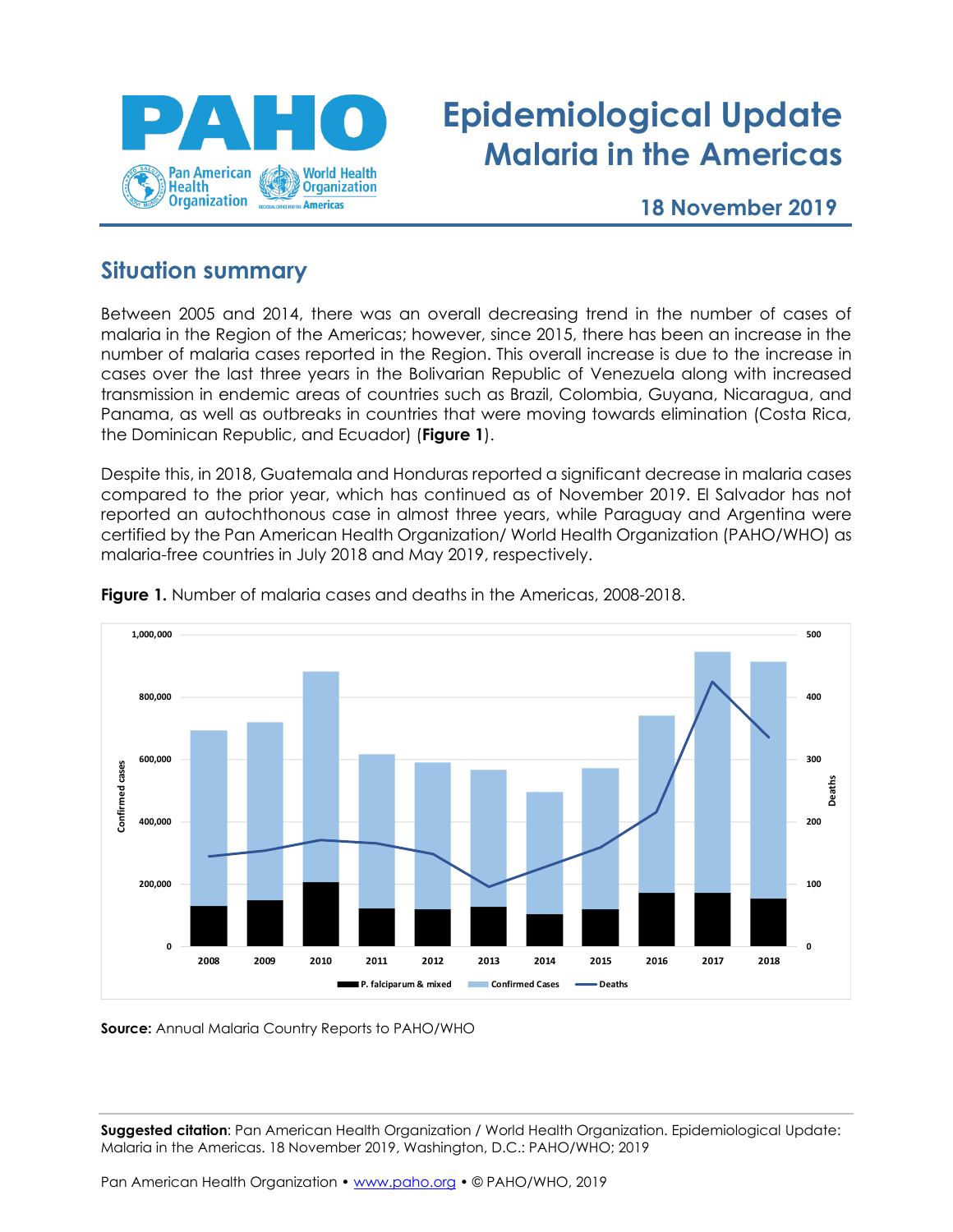In 2019, some countries have reported increases in malaria cases while other reported decreases. The following is a summary of the situation in countries of the Region of the Americas.

In **Bolivia**, after 3 consecutive years of no reported cases of malaria due to *Plasmodium falciparum (P. falciparum)*, an outbreak due to this species has been reported in 2019 following an imported case from Brazil. Secondary cases were reported in the localities of Guayaramerín and the Sena, belonging to the departments of Beni and Pando, respectively, with a total of 12 cases. Bolivia is implementing the necessary containment measures to prevent the reestablishment of transmission by this species in the country.

In **Brazil**, the Amazon region<sup>1</sup> is characterized by high endemicity of malaria, accounting for nearly 99% of the cases reported nationally. In this region, there was a 24% overall decrease in the number of cases reported during the first semester of 2019 (71,549 cases) compared to the first semester of 2018 (93,995 cases), notwithstanding an increase in cases in the states of Amapá, Mato Grosso, and Rondônia. Between January and June 2018, the states that reported the highest numbers of autochthonous cases were Amazonas (36,776 cases), Pará (21,535 cases), and Acre (15,245 cases), representing 41%, 24%, and 17% of all autochthonous cases reported in Brazil, respectively. During the same period in 2019, the states that reported the highest proportions/numbers of autochthonous cases were Amazonas (43%; 29,556 cases), Pará (22%; 15,317 cases), and Roraima (13%; 9,137 cases).

Of the 2,119 imported cases reported in the first half of 2019, 65% (1,370 cases) were from Venezuela.

In **Colombia**, since epidemiological week (EW) 1 and EW 42 of 2019 an outbreak has been occurring. there were 66,581 malaria cases reported, representing a 28.2% increase compared to the same period in 2018 (51,935 cases). Of the total cases, 65,480 were classified as uncomplicated malaria and 1,101 as complicated malaria. *P. falciparum* infection predominates, accounting for 50.9% (33,894 cases) of cases, followed by *Plasmodium vivax* (*P. vivax)* with 48% (31,931 cases) of cases and mixed infection with 1.1% (755 cases) of cases; one case was due to *P. malariae*.

In 2019, 74.3% of cases have been reported by the departments of Chocó (33%), Nariño (20.1%), Córdoba (12%), and Antioquia (9.2%). The departments of Chocó, Nariño, Córdoba, Norte de Santander, Meta, and Cauca have had outbreaks in 2019.

Of the 1,967 imported cases reported in 2019, 96% (1,885 cases) were from Venezuela.

In **Costa Rica**, between EW 1 and EW 41 of 2019, 91 cases of malaria were reported, of which 37 were imported. In 2018, 108 cases were reported, of which 38 were imported. There is a local vulnerability to imported cases from neighboring countries and increased case searches being carried out in geographical difficult to access areas. Two districts in San Carlos Canton, Alajuela Province (bordering Nicaragua)—Cutris (18 imported cases) and Pocosol (2 imported cases) account for 54% of the imported cases reported in 2019.

In the **Dominican Republic**, between EW 1 and EW 40 of 2019, 618 confirmed cases of malaria were reported, representing a 58% increase compared to the same period in 2018 (393 cases). Malaria transmission continues to be concentrated as part of 2 outbreaks in La Ciénega and Los

<sup>1</sup> Consists of the states of: Acre, Amapá, Amazonas, Maranhão, Pará, Mato Grosso, Rondônia, Roraima, and Tocantins.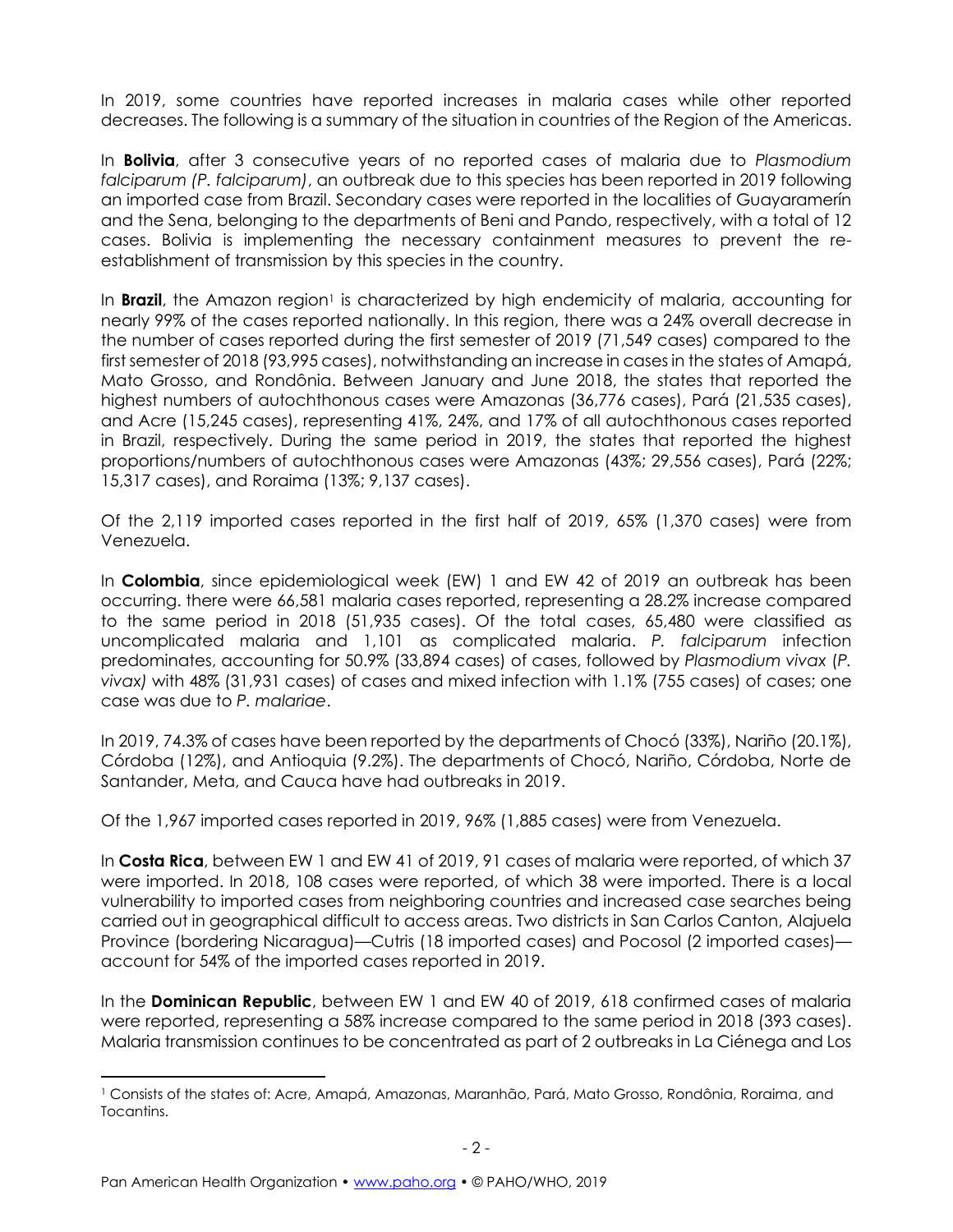Tres Brazos, which includes municipalities in the Santo Domingo and San Cristóbal provinces and some neighborhoods in the National District. All autochthonous cases are due to *P. falciparum*, and 10 of the 16 imported cases (63%) have been due to *P. vivax*. Most of the imported cases were from Guyana. Furthermore, there have been 2 deaths reported in the La Ciénaga outbreak and one death reported in the Los Tres Brazos outbreak.

In **Ecuador**, between EW 1 and EW 41 of 2019, there were 1,540 cases of malaria reported while in 2018, there were 1,718 cases reported. In 2019, the provinces of Morona Santiago (717 cases; 3.8 cases per 100,000 population), Pastaza (582 cases; 5.4 cases per 100,000 population), and Orellana (276 cases; 1.8 cases per 100,000 population) account for 84% of the total cases reported in 2019. Of the total reported cases, 31 are among pregnant women.

**Guatemala** has reported a decreasing trend in malaria cases in 2019, with 963 cases reported as of EW 43 of 2019, representing a 38% decrease compared to the same period in 2018.

In **Guyana**, the number of cases reported in 2019 nationally as of EW 39 of 2019 represents a slight increase (1%) compared with the same period in 2018. In contrast, Regions 7 and 8 reported increases of 51% and 23 %, respectively.

In 2019, **Haiti** has reported a 27% decrease in cases reported until September 2019 (4,603 cases) compared to the same period in 2018 (6,285 cases).

In **Honduras** is experiencing a downward trend in malaria cases, with 253 cases reported in 2019 as of EW 35 of 2019, representing 45% fewer cases than in 2018 during the same period.

In **Nicaragua**, in 2019 as of EW 41 of 2019 there were 9,358 cases reported, representing a 15% decrease compared to the same period in 2018 (10,988 cases). This is mainly due to the decrease in cases reported in Puerto Cabezas since mid-2019.

In **Panama**, outbreaks have been reported in four endemic regions: Guna Yala, East Panama, Ngãbe Buglé, and Darién. Between EW 1 and EW 42 of 2019, there were 1,386 cases reported (32.9 cases per 100,000 population), representing an increase of 140% compared to the same period in 2018 with 378 cases (13.9 cases per 100,000 population).

In **Peru**, there has been a decrease in cases of malaria in 2019, with 56% fewer reported as of EW 40 compared to the same period in 2018. The districts with the most notable decrease in cases are Napo (77%), Punchana (72%), San Juan Bautista (71%), and Andoas (41%). However, in 2019, an outbreak of 34 cases of malaria due to *P. vivax* was reported in Tumbes Department, in the northern part of the country, which included 22 autochthonous cases and 12 cases imported from Venezuela; this outbreak highlights the risk of re-introduction of malaria in a historically endemic area where transmission had been interrupted in recent years.

In **Suriname**, there were 113 malaria cases reported in 2019 as of EW 44 of 2019, including 35 autochthonous cases, compared to 197 cases, including 26 autochthonous cases, reported during the same period in 2018.

In **Venezuela**, between EW 1 and EW 41 of 2019, a total of 323,392 malaria cases were reported, representing a slight decrease (1.5%) compared to the same period in 2018 (328,373 cases). In contrast, in 2017, there were 321,358 cases reported during the same period (**Figure 2**).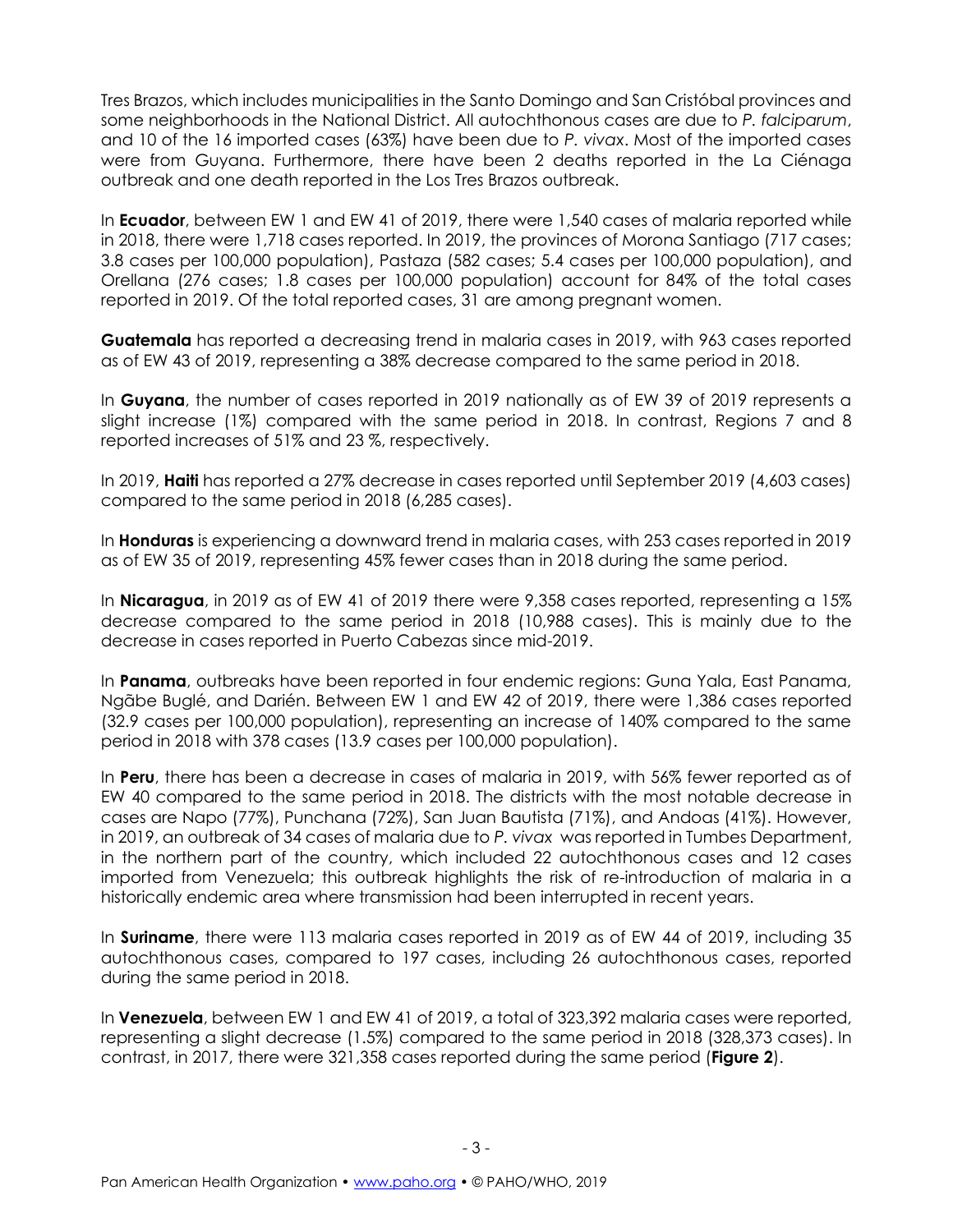**Figure 2.** Distribution of reported malaria cases by epidemiological week. Venezuela. EW 1 - EW 41 of 2019.



**Source:** Data from the Venezuela Ministry of People's Power for Health and reproduced by PAHO/WHO**.**

In 2018, the states of Amazonas, Bolívar, and Sucre reported the highest number of cases (90% of the national total). Between EW 1 and EW 41 of 2019, the states of Bolívar and Amazonas reported a decrease of 2.5% and 24% in cases, respectively, compared to the same period of 2018, while, in Sucre, an increase of 3.4% was observed with 55,342 reported cases. Other states that have also reported an increase in transmission are Anzoátegui (54.3%), Delta Amacuro (64.2%), Mérida (89.7%), and Monagas (40.5%).

With respect to the number of deaths caused by malaria, a decrease has been observed; as of EW 41, 100 deaths have been reported in 2019 compared to 229 reported during the same period in 2018, which represents a 55.7% decrease in the case-fatality rate. The number of pregnant women with malaria has increased by 55% at the national level, with cases reported in almost every state.

**Belize** and **El Salvador** have not reported any autochthonous cases of malaria in 2019.

## **Recommendations**

At the beginning of 2017 and 2018, the Pan American Health Organization / World Health Organization (PAHO / WHO) had alerted about the risk of outbreaks of malaria, increased cases and deaths in endemic areas, as well as possible re-establishment of the disease in areas where transmission has been interrupted.

Although the Member States made efforts in response to PAHO/WHO's alert, the increase in cases during 2018 indicates the persistence of the constraints and gaps in the response. On the other hand, the reduction of cases in some countries during 2019 highlights the importance of the actions that countries have undertaken. For this reason, PAHO/WHO urges the strengthening of actions for surveillance and control of malaria, especially measures related to the early detection of cases, timely diagnosis, and the immediate initiation of treatment.<sup>2</sup>

<sup>&</sup>lt;sup>2</sup> The T3 initiative against malaria. Available at[: http://www.who.int/malaria/areas/test\\_treat\\_track/en/](http://www.who.int/malaria/areas/test_treat_track/en/)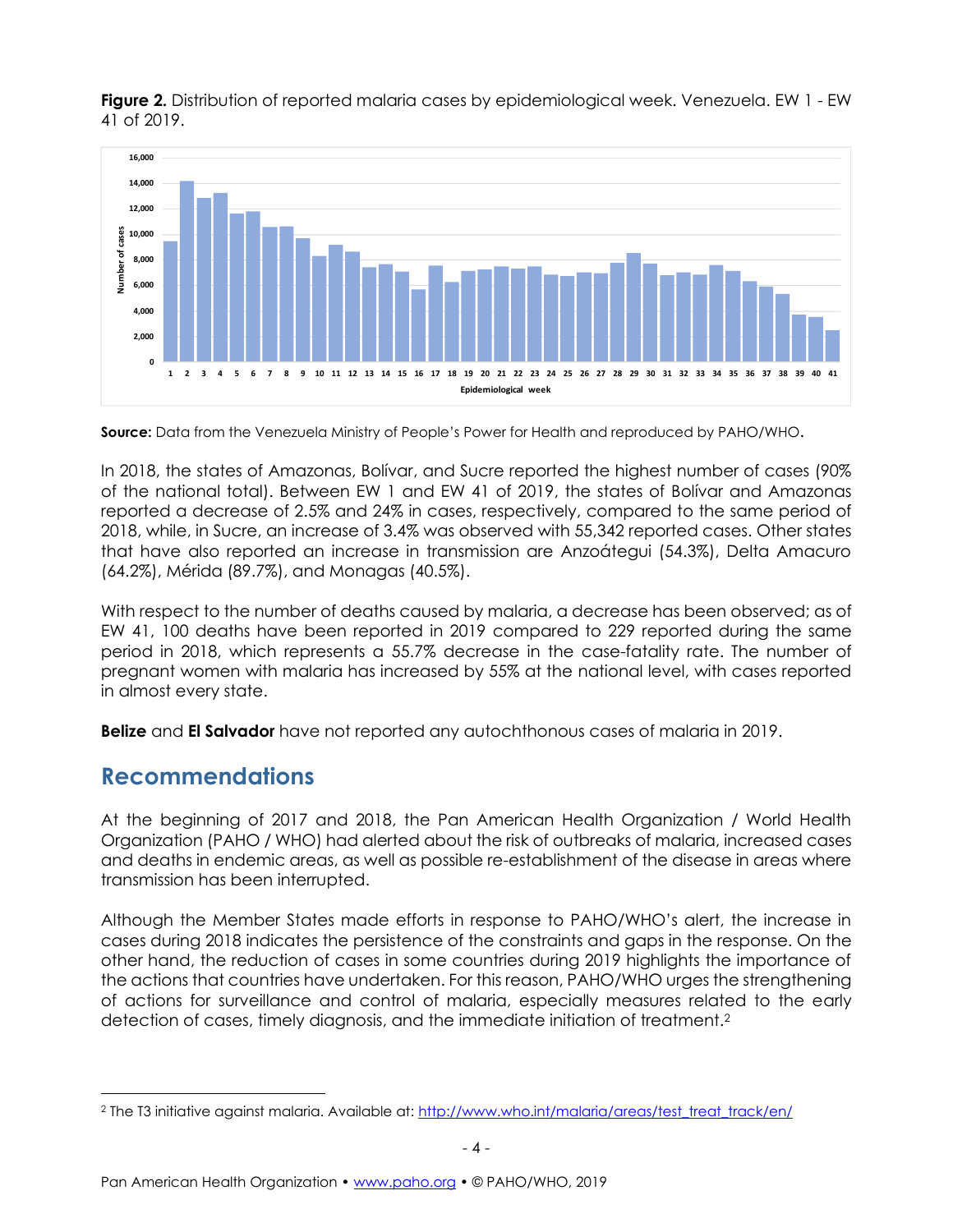PAHO / WHO recommends that in endemic areas, healthcare services intensify surveillance by improving coverage of case diagnosis in health centers and providing diagnosis and complete treatment with antimalarials closer to the communities at-risk. In endemic areas with active transmission, periodic analysis of the data should allow the identification of clusters of cases and populations at-risk to direct active case detection and improve the timeliness of diagnosis and treatment.

In areas with low transmission, the occurrence of new cases should trigger investigation of each case, in order to determine its status as imported, introduced, or indigenous. It is essential that the investigation be carried out within a few days of detection to guide the response that must be directed to the interruption or prevention of the re-establishment of transmission. In this scenario, the reactive case detections, which refers case detection in people related to the diagnosed case or the cluster of cases, is an essential measure of the response.

PAHO/WHO urges Member States to ensure the quality of parasitological diagnosis and prevent the shortage of medicines. Antimalarial supply chain and case management policies should contemplate the permanent availability of medicines and training of personnel for the treatment of malaria (including severe cases).

The countries of Central America, Hispaniola, or malaria-free Caribbean territories should consider the risk of importation of chloroquine resistant *P. falciparum* strains from endemic areas in South America and other continents.

Vector control interventions should complement case detection and management strategies. Indoor residual spraying (IRS) and the mass distribution of long-lasting insecticide-treated nets (LLINs) are key interventions in the control of malaria vectors. Measures that mainly affect mosquito survival (IRS and LLINs) have a greater impact on the interruption of transmission than those actions that seek to reduce vector density,<sup>3</sup> such as larval control and spatial application of insecticides. Malaria larval control is effective in situations where mosquito breeding sites are few, fixed and findable, and where the density of the human population is sufficient to justify the resources that are necessary for this intervention. <sup>4</sup> Spatial applications of insecticides are not currently recommended because of their limited effect on malaria control.<sup>5</sup>

Malaria control in active foci and the prevention of the spread of the disease require proactive surveillance of the determinants and social phenomena that propagate transmission (movement of people related to economic activities, agricultural farms or mining). It also requires the mobilization of other actors in interventions adapted to the context of the affected populations.

PAHO/WHO urges national malaria programs and the agencies in the Ministries of Health to coordinate the health care and surveillance of at-risk communities and address the barriers at local levels may be leading to delays in the detection, treatment, and follow-up of cases. Reducing the burden of disease and the risk of transmission at the national level depends upon malaria control in principal foci.

<sup>5</sup> WHO 2012. Global Plan for Insecticides resistance management in malaria vectors. Available at: [http://apps.who.int/iris/bitstream/10665/44846/1/9789241564472\\_eng.pdf](http://apps.who.int/iris/bitstream/10665/44846/1/9789241564472_eng.pdf)

<sup>&</sup>lt;sup>3</sup> WHO Decision making criteria and procedures for judicious use of insecticides. Available at: [http://apps.who.int/iris/bitstream/10665/67365/1/WHO\\_CDS\\_WHOPES\\_2002.5\\_Rev.1.pdf](http://apps.who.int/iris/bitstream/10665/67365/1/WHO_CDS_WHOPES_2002.5_Rev.1.pdf)

<sup>4</sup> WHO 2013. Larval source management: a supplementary measure for malaria vector control: an operational manual. Available at: [http://apps.who.int/iris/bitstream/10665/85379/1/9789241505604\\_eng.pdf](http://apps.who.int/iris/bitstream/10665/85379/1/9789241505604_eng.pdf)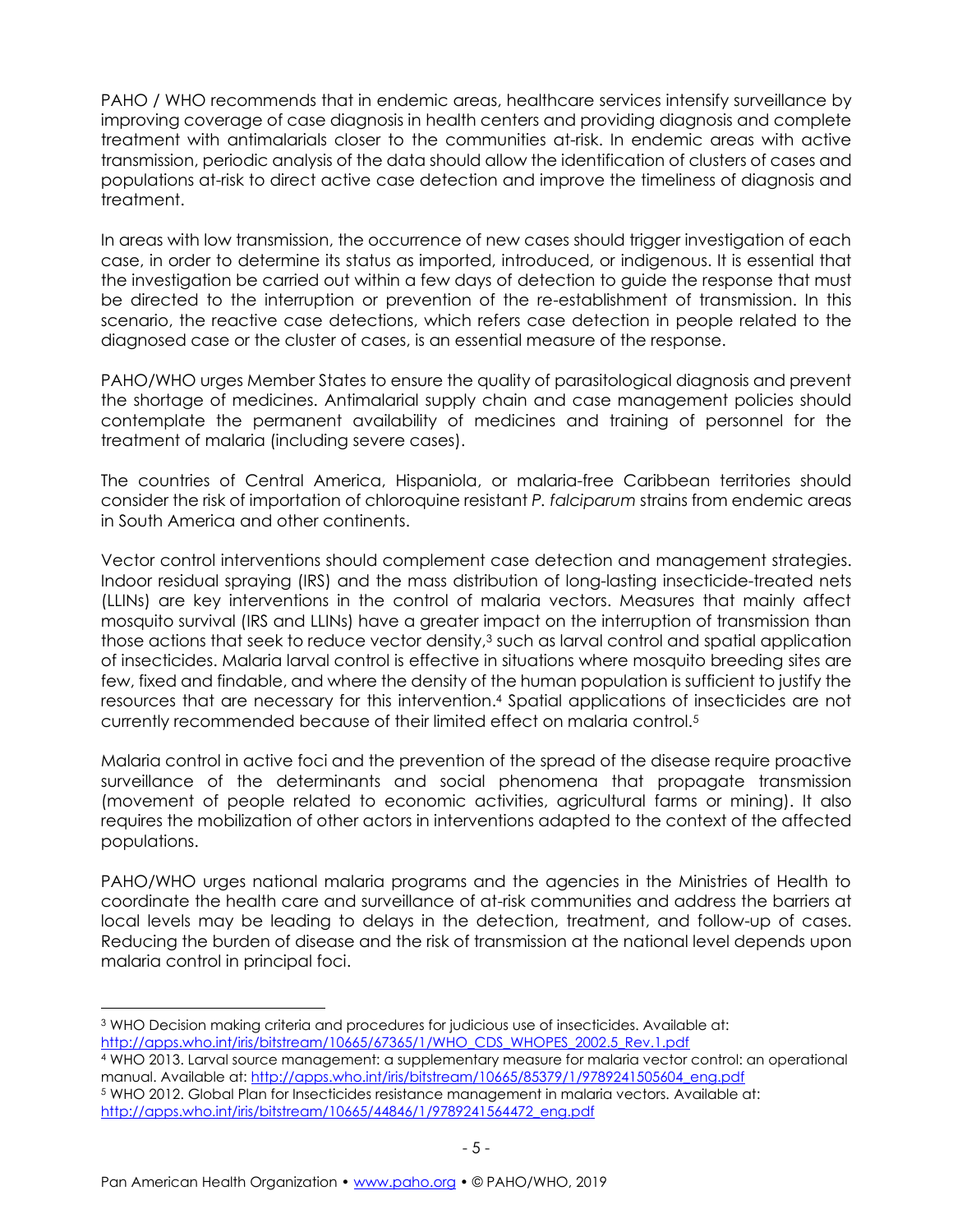PAHO/WHO emphasizes the need for Member States to continue efforts to achieve the goals of the *Plan of Action for the Elimination of Malaria 2016-2020* related to the interruption of local transmission and reduction of case incidence and associated mortality.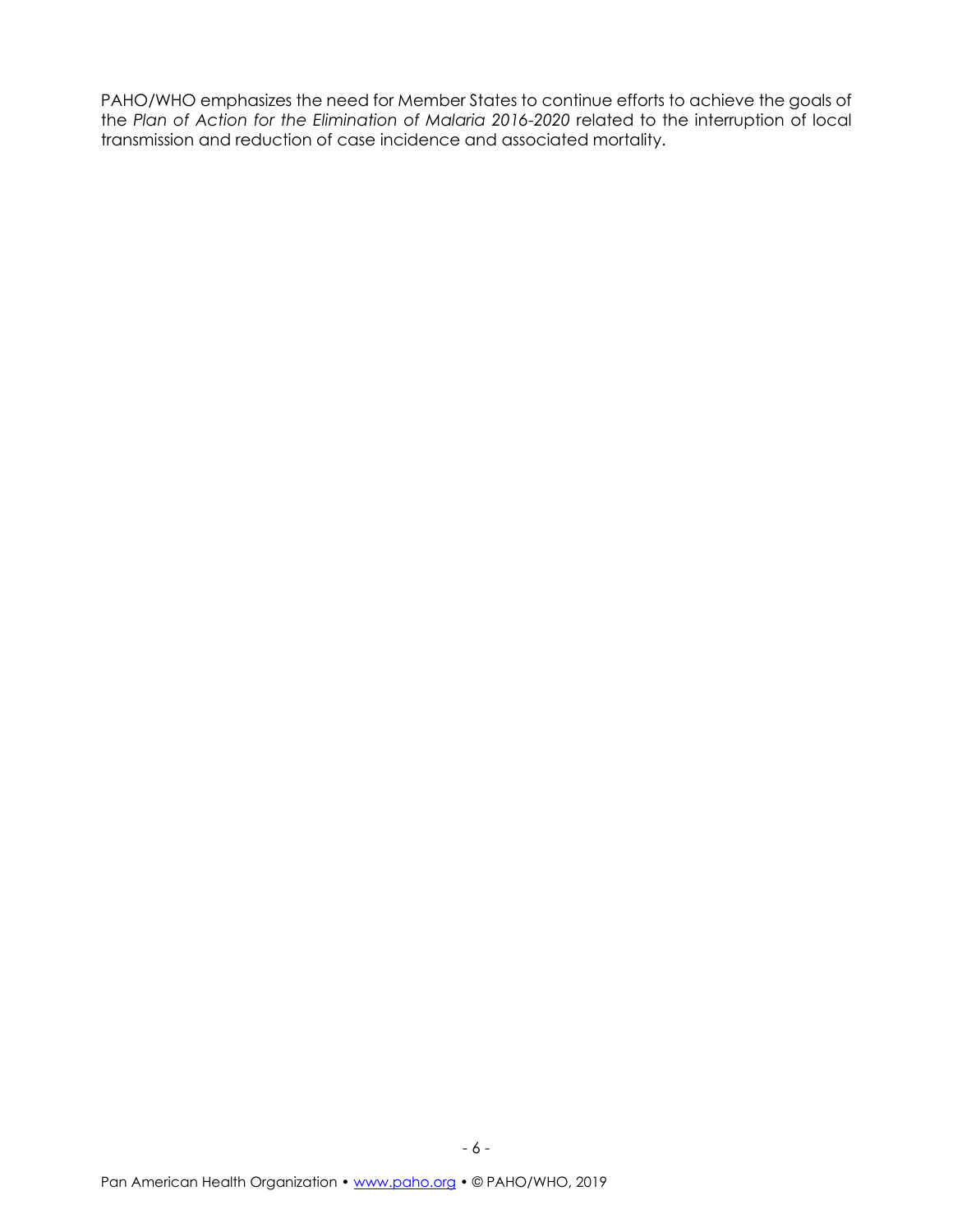## **Sources of information**

- 1. **Belize** International Health Regulations (IHR) National Focal Point (NFP) report to PAHO/WHO received by email.
- 2. **Bolivia** International Health Regulations (IHR) National Focal Point (NFP) report to PAHO/WHO received by email.
- 3. **Brazil** International Health Regulations (IHR) National Focal Point (NFP) report to PAHO/WHO received by email.
- 4. **Colombia** International Health Regulations (IHR) National Focal Point (NFP) report to PAHO/WHO received by email.
- 5. **Costa Rica** International Health Regulations (IHR) National Focal Point (NFP) report to PAHO/WHO received by email.
- 6. **Dominican Republic** International Health Regulations (IHR) National Focal Point (NFP) report to PAHO/WHO received by email.
- 7. **Ecuador** International Health Regulations (IHR) National Focal Point (NFP) report to PAHO/WHO received by email.
- 8. **El Salvador** International Health Regulations (IHR) National Focal Point (NFP) report to PAHO/WHO received by email.
- 9. **Guatemala** International Health Regulations (IHR) National Focal Point (NFP) report to PAHO/WHO received by email.
- 10. **Guyana** International Health Regulations (IHR) National Focal Point (NFP) report to PAHO/WHO received by email.
- 11. **Haiti** International Health Regulations (IHR) National Focal Point (NFP) report to PAHO/WHO received by email.
- 12. **Honduras** International Health Regulations (IHR) National Focal Point (NFP) report to PAHO/WHO received by email.
- 13. **Nicaragua** International Health Regulations (IHR) National Focal Point (NFP) report to PAHO/WHO received by email.
- 14. **Panama** International Health Regulations (IHR) National Focal Point (NFP) report to PAHO/WHO received by email.
- 15. **Peru** International Health Regulations (IHR) National Focal Point (NFP) report to PAHO/WHO received by email.
- 16. **Suriname** International Health Regulations (IHR) National Focal Point (NFP) report to PAHO/WHO received by email.
- 17. **Venezuela** International Health Regulations (IHR) National Focal Point (NFP) report to PAHO/WHO received by email.
- 18. Control of communicable diseases. David L Heymann, MD, Editor. Manual. 20th edition. Washington, D.C.: 2015. 729 p.
- 19. Report on the Situation of Malaria in the Americas, 2014. Washington, D.C.: PAHO, 2016. Available at: [http://www.paho.org/hq/index.php?option=com\\_content&view=article&id=12851%3Ar](http://www.paho.org/hq/index.php?option=com_content&view=article&id=12851%3Areport-on-the-situation-of-malaria-in-the-americas-2014&catid=1617%3Amalaria-statistics-maps&Itemid=42230&lang=en)

- 7 -